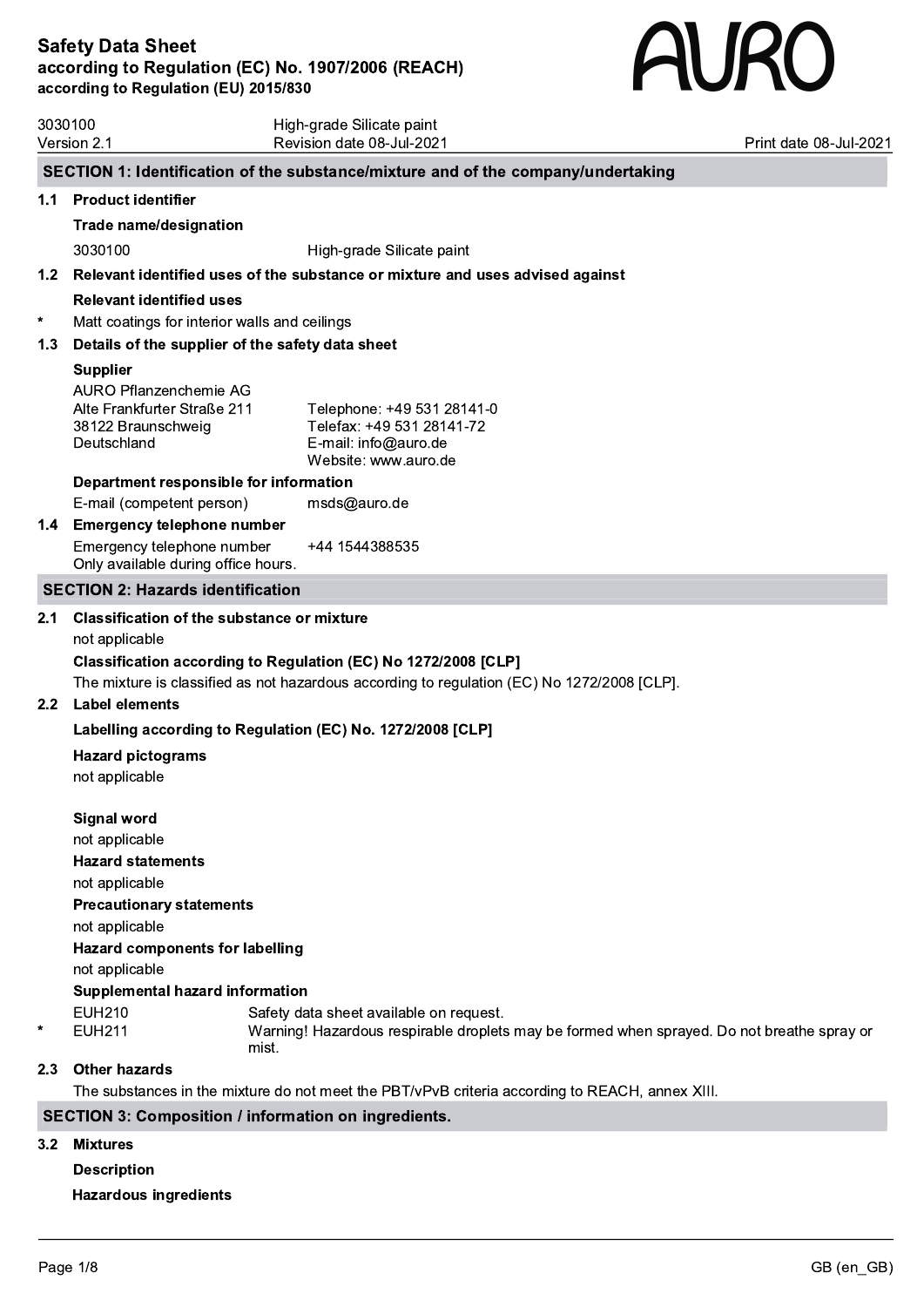

| 3030100<br>Version 2.1         | High-grade Silicate paint<br>Revision date 08-Jul-2021                                                      | Print date 08-Jul-2021 |
|--------------------------------|-------------------------------------------------------------------------------------------------------------|------------------------|
| CAS No.<br>EC No.<br>Index No. | Substance name<br><b>REACH No.</b><br>Classification according to Regulation (EC) No 1272/2008 [CLP]        | weight-%               |
| 1312-76-1<br>215-199-1         | Silicic acid, potassium salt<br>01-2119456888-17<br>Skin Irrit. 2 H315 / Eye Irrit. 2 H319 / STOT SE 3 H335 | 3.00 < 5.00            |

### Remark

Full text of H- and EUH-statements: see section 16.Full text of H-phrases: see section 16.

### SECTION 4: First aid measures

### 4.1 Description of first aid measures

### General information

In all cases of doubt, or when symptoms persist, seek medical advice. In case of unconsciousness give nothing by mouth, place in recovery position and seek medical advice.

### Following inhalation

Remove casualty to fresh air and keep warm and at rest. In case of irregular breathing or respiratory arrest provide artificial respiration.

### Following skin contact

Remove contaminated, saturated clothing immediately. After contact with skin, wash immediately with plenty of water and soap. Do not use solvents or thinners.

### After eye contact

Rinse cautiously with water for several minutes. Remove contact lenses, if present and easy to do. Continue rinsing. Seek medical advice immediately.

### Following ingestion

If swallowed, rinse mouth with water (only if the person is conscious). Seek medical advice immediately. Keep victim calm. Do NOT induce vomiting.

### Self-protection of the first aider

First aider: Pay attention to self-protection!

### 4.2 Most important symptoms and effects, both acute and delayed

### Symptoms

In all cases of doubt, or when symptoms persist, seek medical advice.

### 4.3 Indication of any immediate medical attention and special treatment needed

First Aid, decontamination, treatment of symptoms.

### SECTION 5: Firefighting measures

### 5.1 Extinguishing media

### Suitable extinguishing media

alcohol resistant foam, Carbon dioxide (CO2), Powder, spray mist, (water)

Unsuitable extinguishing media

Strong water jet

### 5.2 Special hazards arising from the substance or mixture

Dense black smoke occurs during fire. Inhaling hazardous decomposing products can cause serious health damage.

### 5.3 Advice for firefighters

Provide a conveniently located respiratory protective device. Cool closed containers that are near the source of the fire. Do not allow water used to extinguish fire to enter drains, ground or waterways.

### SECTION 6: Accidental release measures

# 6.1 Personal precautions, protective equipment and emergency procedures

Ventilate affected area. Do not breathe vapours.

# 6.2 Environmental precautions

Do not allow to enter into surface water or drains. If the product contaminates lakes, rivers or sewages, inform competent authorities in accordance with local regulations.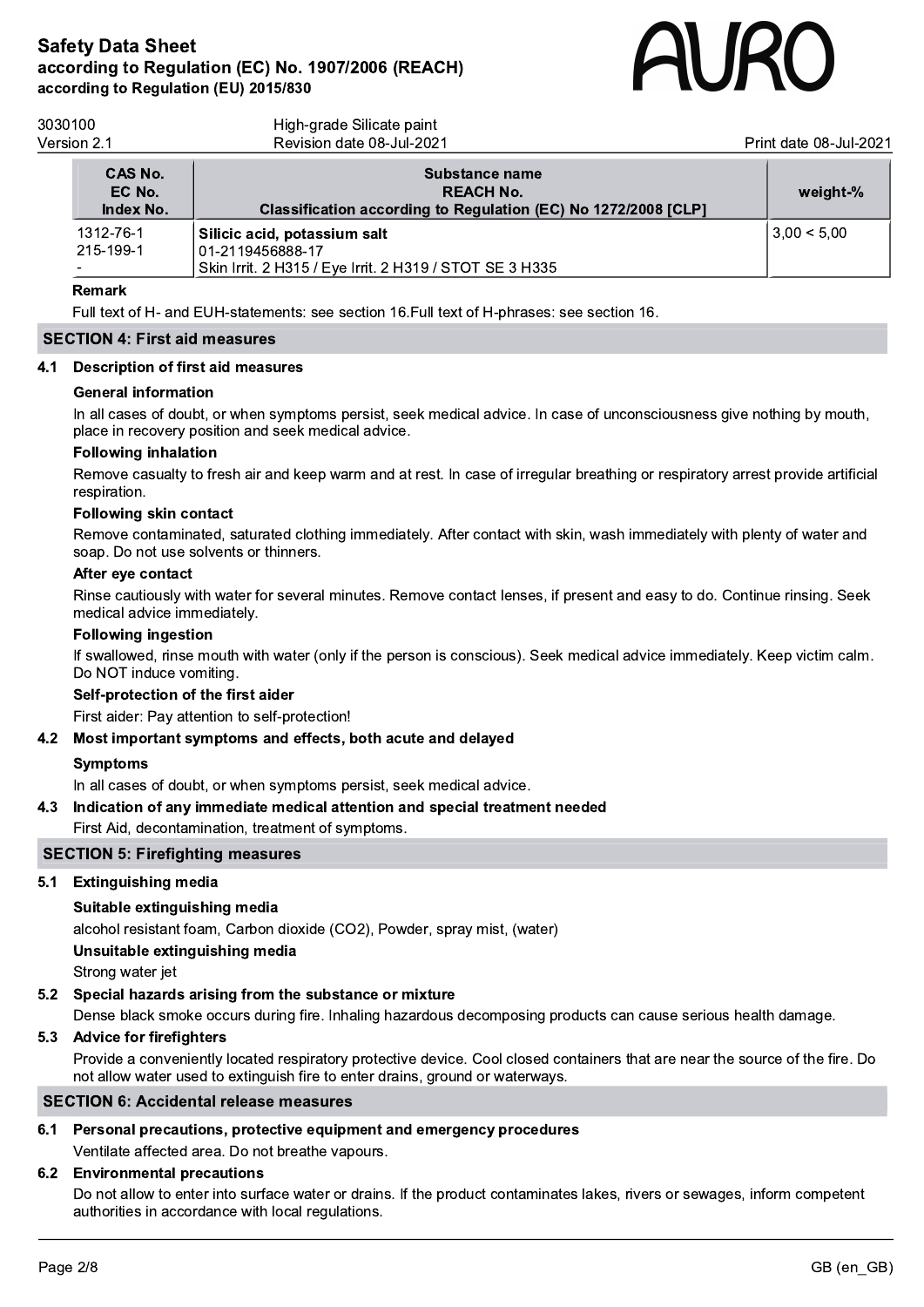

| 3030100     | High-grade Silicate paint |
|-------------|---------------------------|
| Version 2.1 | Revision date 08-Jul-2021 |

Version 2.1 Revision date 08-Jul-2021 Print date 08-Jul-2021

### 6.3 Methods and material for containment and cleaning up

### For containment

Isolate leaked material using non-flammable absorption agent (e.g. sand, earth, vermiculit, diatomaceous earth) and collect it for disposal in appropriate containers in accordance with the local regulations (see section 13).

### For cleaning up

Clean using cleansing agents. Do not use solvents.

# 6.4 Reference to other sections

Safe handling: see section 7 Personal protection equipment: refer to section 8 Disposal: see section 13

### SECTION 7: Handling and storage

### 7.1 Precautions for safe handling

### Advices on safe handling

Avoid contact with skin, eyes and clothes. Avoid respiration of swarf. Personal protection equipment: see section 8 Do not empty containers with pressure - no pressure vessel! Always keep in containers that correspond to the material of the original container. Follow the legal protection and safety regulations.

### Advices on general occupational hygiene

When using do not eat, drink or smoke.

### 7.2 Conditions for safe storage, including any incompatibilities

### Requirements for storage rooms and vessels

Storage in accordance with the Ordinance on Industrial Safety and Health (BetrSiVO). Keep container tightly closed. Do not empty containers with pressure - no pressure vessel! Smoking is forbidden. Access only for authorised persons. Store carefully closed containers upright to prevent any leaks.

### Hints on joint storage

Keep away from strongly acidic and alkaline materials as well as oxidizers.

### Further information on storage conditions

Keep container tightly closed. Smoking is forbidden. Access only for authorised persons. Store carefully closed containers upright to prevent any leaks.

### 7.3 Specific end use(s)

Observe technical data sheet.

### SECTION 8: Exposure controls/personal protection

### 8.1 Control parameters

### Occupational exposure limit values

No data available Biological limit values No data available

### 8.2 Exposure controls

Provide good ventilation.This can be achieved with local or room suction.

### Personal protection equipment

### Respiratory protection

In case of inadequate ventilation wear respiratory protection.

### Hand protection

Suitable material: NBR (Nitrile rubber) Thickness of the glove material  $>= 0.4$  mm Breakthrough time >= 480 min

For special purposes, it is recommended to check the resistance to chemicals of the protective gloves mentioned above together with the supplier of these gloves. Observe the instructions and details for use, storage, maintenance and replacement provided by the protective glove manufacturer. Penetration time of glove material depending on intensity and duration of exposure to skin.

Recommended glove articles:EN ISO 374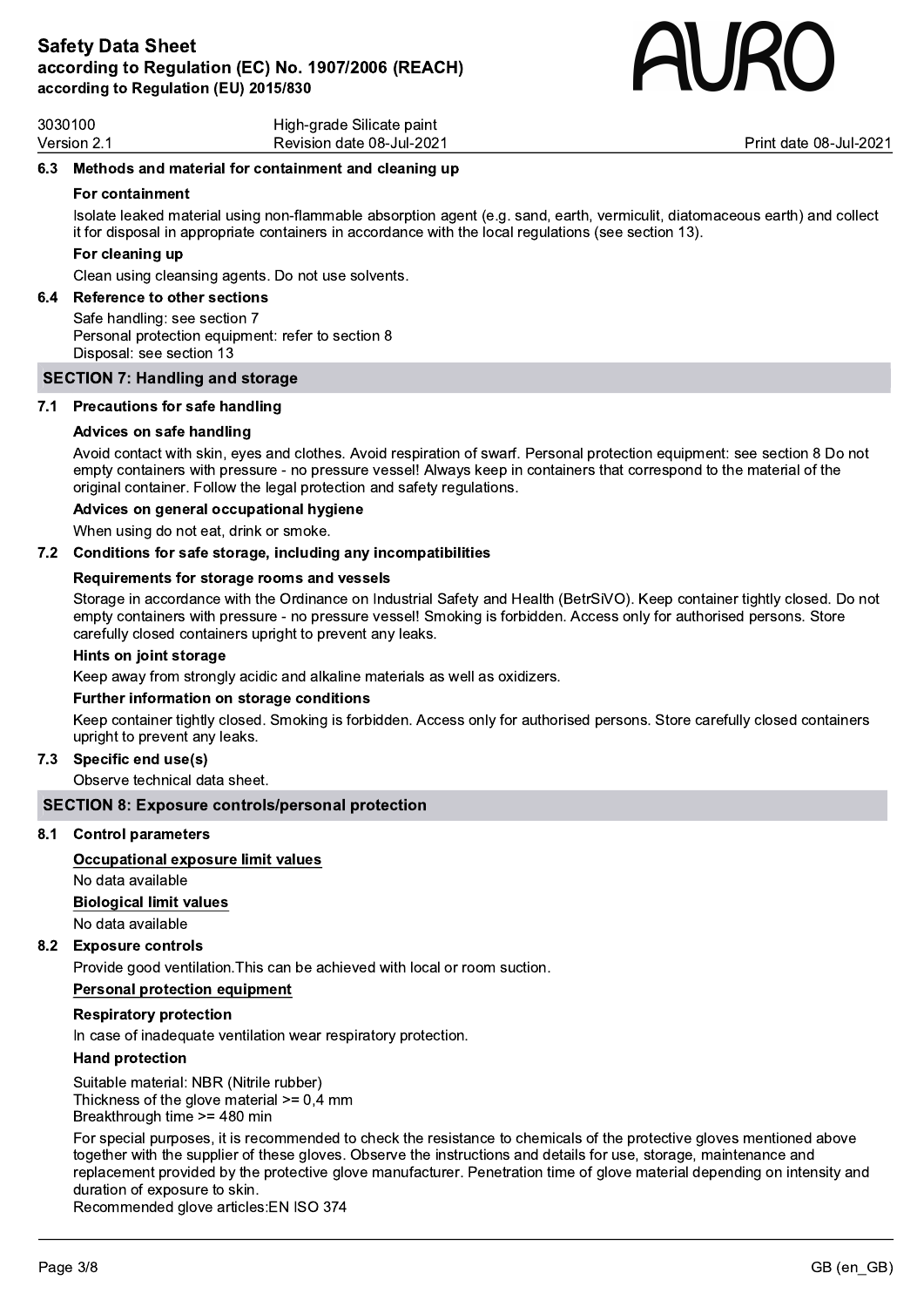

|         | 3030100                                             | High-grade Silicate paint<br>Revision date 08-Jul-2021                                                                     |                        |
|---------|-----------------------------------------------------|----------------------------------------------------------------------------------------------------------------------------|------------------------|
|         | Version 2.1                                         |                                                                                                                            | Print date 08-Jul-2021 |
|         | <b>Skin protection</b>                              |                                                                                                                            |                        |
|         | <b>Eye/face protection</b>                          | Barrier creams can help protecting exposed skin areas. In no case should they be used after contact.                       |                        |
|         | Eye glasses with side protection                    |                                                                                                                            |                        |
|         | <b>Body protection</b>                              |                                                                                                                            |                        |
|         |                                                     | When handling with chemical substances, protective clothing with CE-labels including the four control digits must be worn. |                        |
|         | <b>Environmental exposure controls</b>              |                                                                                                                            |                        |
|         | Do not allow to enter into surface water or drains. |                                                                                                                            |                        |
|         | <b>SECTION 9: Physical and chemical properties</b>  |                                                                                                                            |                        |
| 9.1     |                                                     | Information on basic physical and chemical properties                                                                      |                        |
|         | <b>Appearance</b>                                   |                                                                                                                            |                        |
|         | Physical state                                      | liquid                                                                                                                     |                        |
| $\star$ | Colour                                              | refer to label                                                                                                             |                        |
|         | <b>Safety characteristics</b>                       |                                                                                                                            |                        |
|         | Odour                                               | characteristic                                                                                                             |                        |
|         | Odour threshold                                     | not determined                                                                                                             |                        |
|         | pH                                                  | not determined                                                                                                             |                        |
|         | Melting point/freezing point                        | not determined                                                                                                             |                        |
|         | Initial boiling point and boiling range             | not determined                                                                                                             |                        |
|         | Flash point                                         | not determined                                                                                                             |                        |
|         | Evaporation rate at 20°C                            | not determined                                                                                                             |                        |
|         | Burning time                                        | not applicable                                                                                                             |                        |
|         | Lower explosion limit at 20°C                       | not determined                                                                                                             |                        |
|         | Upper explosion limit at 20°C                       | not determined                                                                                                             |                        |
|         | Vapour pressure at 20°C                             | 22,996 mbar                                                                                                                |                        |
| $\star$ | Density at 20°C                                     | 1,585 kg/l                                                                                                                 |                        |
|         | Water solubility at 20°C                            | practically insoluble                                                                                                      |                        |
|         | Partition coefficient: n-octanol/water              | see section 12                                                                                                             |                        |
|         | Ignition temperature in °C                          | not determined                                                                                                             |                        |
|         | Decomposition temperature                           | not determined                                                                                                             |                        |
|         | Viscosity                                           | not determined                                                                                                             |                        |
|         | <b>Explosive properties</b>                         | not relevant                                                                                                               |                        |
|         | Oxidising properties                                | not relevant                                                                                                               |                        |
| 9.2     | <b>Other information</b>                            |                                                                                                                            |                        |
|         | not applicable                                      |                                                                                                                            |                        |

# SECTION 10: Stability and reactivity

### 10.1 Reactivity

No specific test data related to reactivity available for this product or its ingredients.

### 10.2 Chemical stability

Stable when applying the recommended regulations for storage and handling. Further information on correct storage: refer to section 7.

# 10.3 Possibility of hazardous reactions

Keep away from strong acids, strong bases and strong oxidizing agents to avoid exothermic reactions.

# 10.4 Conditions to avoid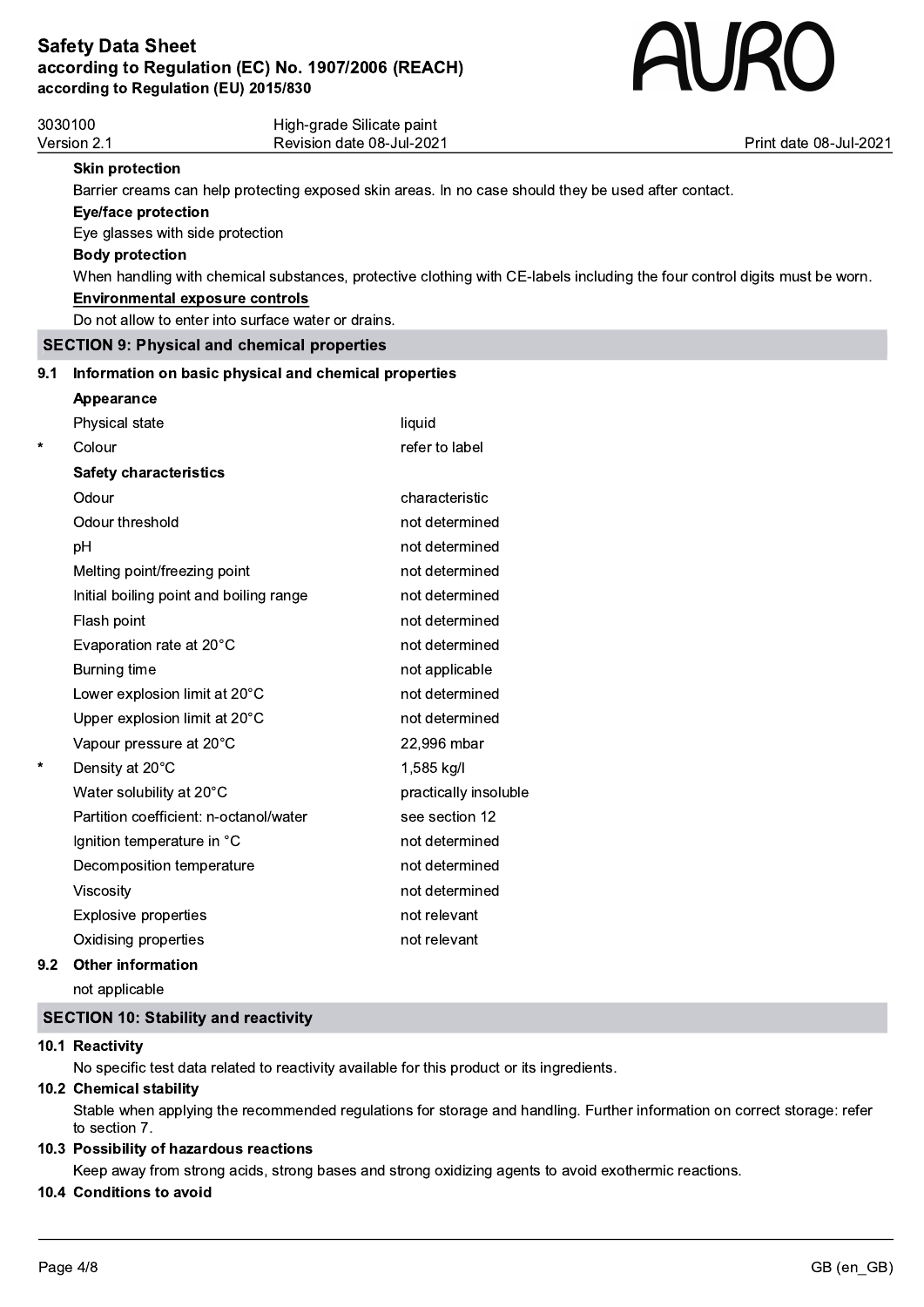

| 3030100     | High-grade Silicate paint |
|-------------|---------------------------|
| Version 2.1 | Revision date 08-Jul-2021 |

Print date 08-Jul-2021

Stable when applying the recommended regulations for storage and handling. Further information on correct storage: refer to section 7. Hazardous decomposition byproducts may form with exposure to high temperatures.

### 10.5 Incompatible materials

No further relevant information available.

### 10.6 Hazardous decomposition products

Hazardous decomposition byproducts may form with exposure to high temperatures, e.g.: Carbon dioxide (CO2), Carbon monoxide, smoke.

### SECTION 11: Toxicological information

### 11.1 Information on toxicological effects

### Acute toxicity

Based on available data, the classification criteria are not met.

### Silicic acid, potassium salt

LD50: oral (Rat): > 5.000 mg/kg

LC50: inhalative (Rat):  $> 2,06$  mg/L (4 h)

LD50: dermal (Rat): > 5.000 mg/kg

LD50: oral (Rat): > 5.000 mg/kg

LC50: inhalative (Rat):  $> 2,06$  mg/L (4 h)

LD50: dermal (Rat): > 5.000 mg/kg

### Skin corrosion/irritation

Based on available data, the classification criteria are not met.

Silicic acid, potassium salt

(Rabbit): (4 h)

(Rabbit): (4 h)

### Serious eye damage/eye irritation

Based on available data, the classification criteria are not met.

### Respiratory or skin sensitisation

Based on available data, the classification criteria are not met.

### CMR effects (carcinogenicity, mutagenicity and toxicity for reproduction)

Based on available data, the classification criteria are not met.

### STOT-single exposure

Based on available data, the classification criteria are not met.

### STOT-repeated exposure

Based on available data, the classification criteria are not met.

### Aspiration hazard

Based on available data, the classification criteria are not met.

### Practical experience/human evidence

Inhaling of solvent components above the MWC-value can lead to health damage, e.g. irritation of the mucous membrane and respiratory organs, as well as damage to the liver, kidneys and the central nerve system. Indications for this are: Headache, Dizziness, fatigue, amyosthenia, Dizziness, in serious cases: unconsciousness. Solvents may cause some of the aforementioned effects through skin resorption. Repeated or prolonged contact with the preparation may cause removal of natural fat from the skin resulting in non-allergic contact dermatitis and/or absorption through skin. Splashing may cause eye irritation and reversible damage.

### SECTION 12: Ecological information

### 12.1 Toxicity

Based on available data, the classification criteria are not met.

### Acute (short-term) fish toxicity

# Silicic acid, potassium salt

\* LC50: (Leuciscus idus (golden orfe)): > 146 mg/L (48 h) Method: DIN 38412 / part 15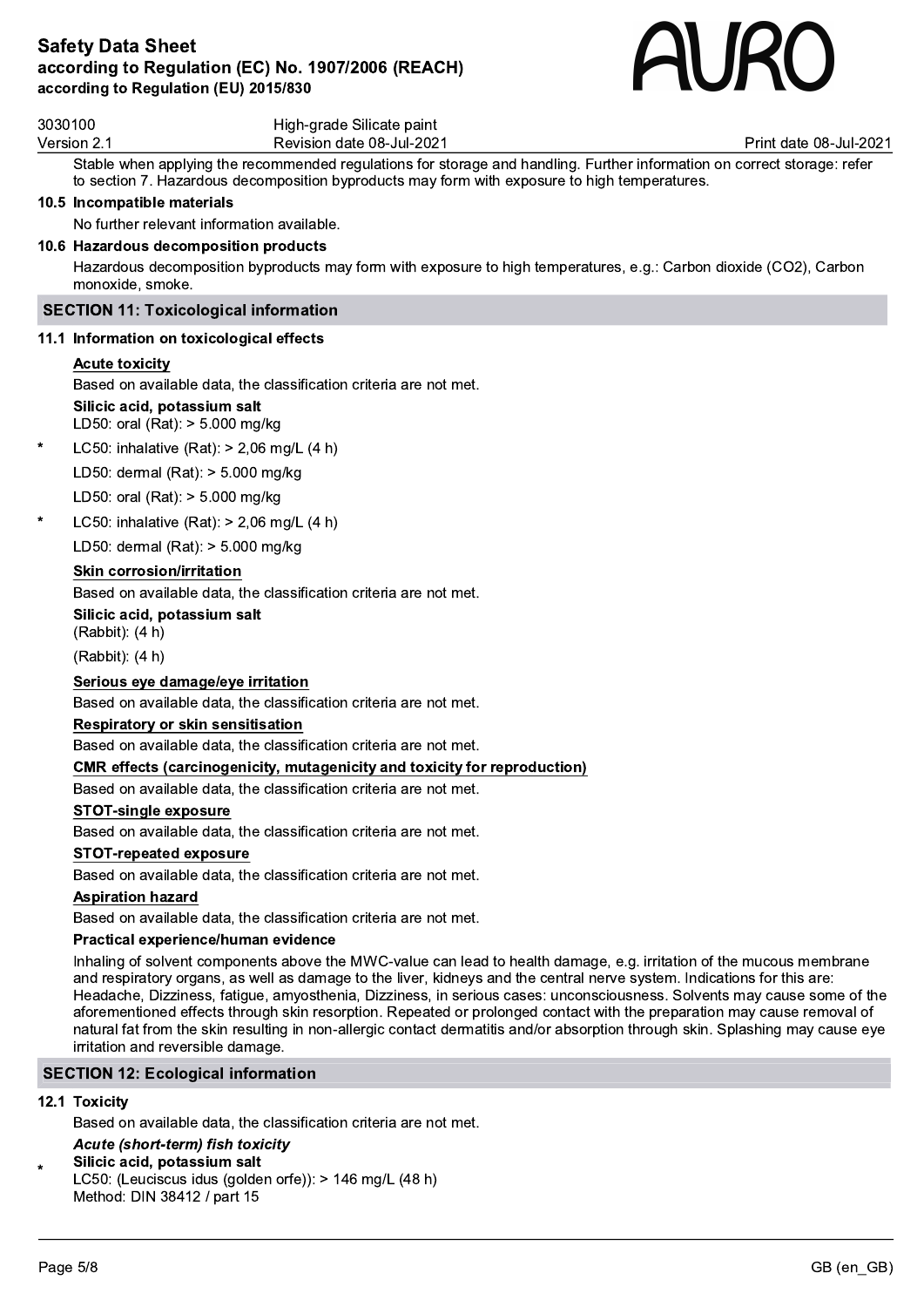

| 3030100<br>Version 2.1 |                                                                                              | High-grade Silicate paint<br>Revision date 08-Jul-2021                                                                    | Print date 08-Jul-2021 |
|------------------------|----------------------------------------------------------------------------------------------|---------------------------------------------------------------------------------------------------------------------------|------------------------|
| $\star$                | Silicic acid, potassium salt<br>EC50 (Scenedesmus subspicatus): = 207 mg/L (72 h)            | Acute (short-term) toxicity to algae and cyanobacteria                                                                    |                        |
|                        | Method: DIN 38412 / part 9                                                                   |                                                                                                                           |                        |
| $\star$                | Acute (short-term) toxicity to crustacea<br>Silicic acid, potassium salt<br>Method: OECD 202 | EC50 (Daphnia magna (Big water flea)): > 146 mg/L (24 h)                                                                  |                        |
|                        | 12.2 Persistence and degradability                                                           |                                                                                                                           |                        |
|                        | No information available.                                                                    |                                                                                                                           |                        |
|                        | 12.3 Bioaccumulative potential                                                               |                                                                                                                           |                        |
|                        | No information available.                                                                    |                                                                                                                           |                        |
|                        | 12.4 Mobility in soil                                                                        |                                                                                                                           |                        |
|                        | No information available.                                                                    |                                                                                                                           |                        |
|                        | 12.5 Results of PBT and vPvB assessment                                                      |                                                                                                                           |                        |
|                        |                                                                                              | The substances in the mixture do not meet the PBT/vPvB criteria according to REACH, annex XIII.                           |                        |
|                        | 12.6 Other adverse effects                                                                   |                                                                                                                           |                        |
|                        | No information available.                                                                    |                                                                                                                           |                        |
|                        | <b>SECTION 13: Disposal considerations</b>                                                   |                                                                                                                           |                        |
|                        | 13.1 Waste treatment methods                                                                 |                                                                                                                           |                        |
|                        | <b>Product/Packaging disposal</b>                                                            |                                                                                                                           |                        |
|                        | 2008/98/EC, covering waste and dangerous waste.                                              | Do not empty into drains; dispose of this material and its container in a safe way. Waste disposal according to directive |                        |
|                        |                                                                                              | Waste codes/waste designations according to EWC/AVV                                                                       |                        |
|                        |                                                                                              | 080120 - aqueous suspensions containing paint or varnish other than those mentioned in 08 01 19                           |                        |
|                        | Other disposal recommendations                                                               |                                                                                                                           |                        |
|                        |                                                                                              | Non-contaminated packages may be recycled. Vessels not properly emptied are special waste.                                |                        |
|                        | <b>SECTION 14: Transport information</b>                                                     |                                                                                                                           |                        |
|                        | 14.1 UN number                                                                               |                                                                                                                           |                        |
|                        | not applicable                                                                               |                                                                                                                           |                        |
|                        | 14.2 UN proper shipping name                                                                 |                                                                                                                           |                        |
|                        | <b>Land transport (ADR/RID)</b>                                                              |                                                                                                                           |                        |
|                        |                                                                                              | No dangerous good in sense of these transport regulations.                                                                |                        |
|                        | Sea transport (IMDG)                                                                         |                                                                                                                           |                        |
|                        |                                                                                              | No dangerous good in sense of these transport regulations.                                                                |                        |
|                        | Air transport (ICAO-TI / IATA-DGR)                                                           |                                                                                                                           |                        |
|                        |                                                                                              | No dangerous good in sense of these transport regulations.                                                                |                        |
|                        | 14.3 Transport hazard class(es)                                                              |                                                                                                                           |                        |
|                        | not applicable                                                                               |                                                                                                                           |                        |
|                        | 14.4 Packing group                                                                           |                                                                                                                           |                        |
|                        | not applicable                                                                               |                                                                                                                           |                        |
|                        | 14.5 Environmental hazards                                                                   |                                                                                                                           |                        |
|                        | Land transport (ADR/RID)                                                                     | not applicable                                                                                                            |                        |

# 14.6 Special precautions for user

Transport always in closed, upright and safe containers. Make sure that persons transporting the product know what to do in case of an accident or leakage. Advices on safe handling: see parts 6 - 8

# 14.7 Transport in bulk according to Annex II of Marpol and the IBC Code

Sea transport (IMDG) not applicable

No transport as bulk according to IBC Code.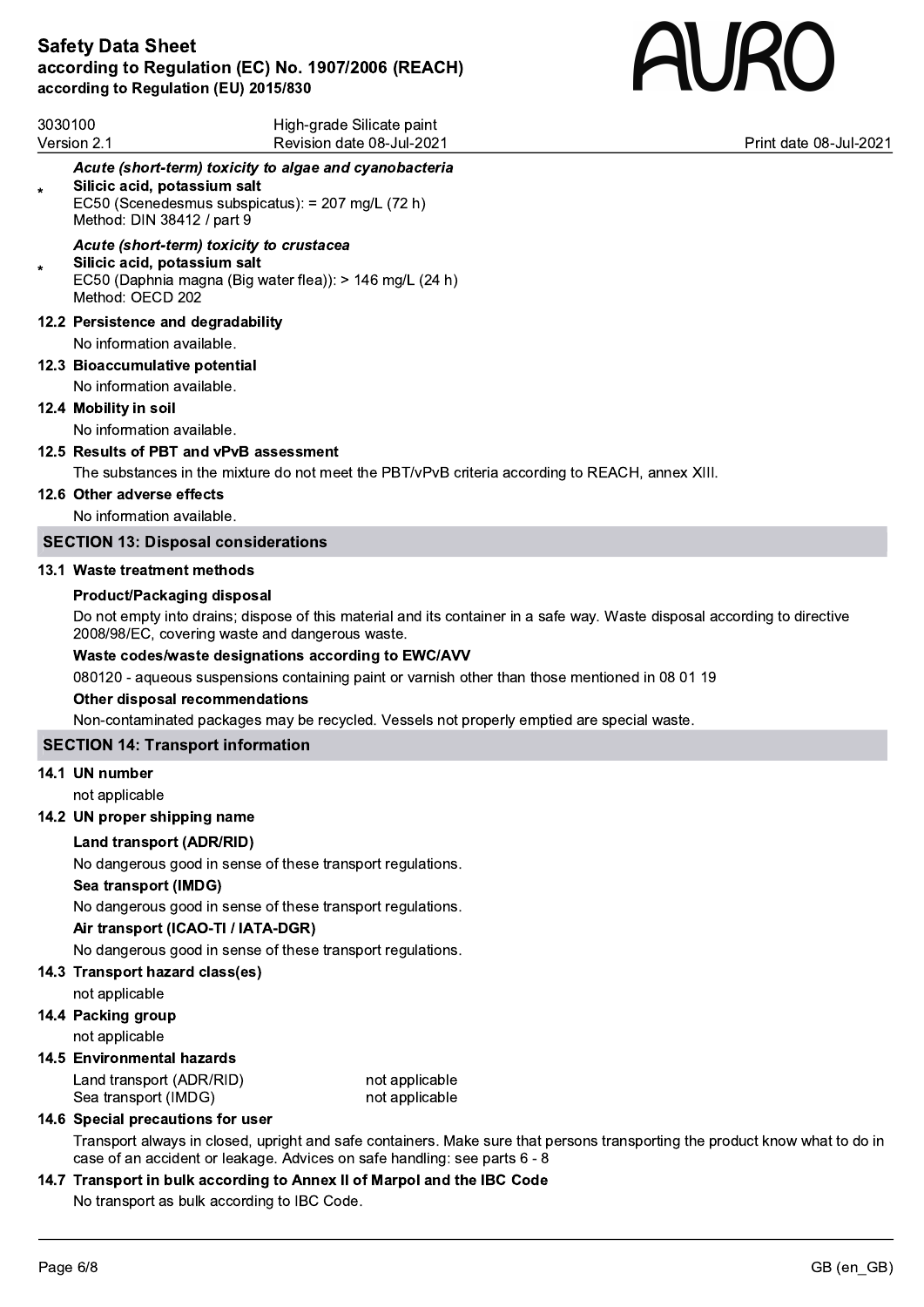

Print date 08-Jul-2021

| 3030100     | High-grade Silicate paint |
|-------------|---------------------------|
| Version 2.1 | Revision date 08-Jul-2021 |
|             |                           |

# 14.8 Additional information

### Land transport (ADR/RID)

not applicable Sea transport (IMDG) not applicable Air transport (ICAO-TI / IATA-DGR) not applicable

### SECTION 15: Regulatory information

### 15.1 Safety, health and environmental regulations/legislation specific for the substance or mixture

### EU legislation

### Restrictions of occupation

Observe employment restrictions under the Maternity Protection Directive 92/85/EEC or stricter national regulations, if applicable.<br>Observe restrictions to employment for juvenils according to the 'juvenile work protection guideline' (94/33/EC) or stricter

national regulations, if applicable.

### Directive 2010/75/EU on industrial emissions [Industrial Emissions Directive]

VOC-value: 0,583 g/l

### Directive 2004/42/EC on the limitation of emissions of volatile organic compounds

- \* VOC limit value 2004/42/IIA(a): 30 g/l (2010)
- Maximum VOC content (g/L) of the product in a ready to use condition: 0.5832

This product meets the requirements of Regulation (EC) No. 1935/2004 on the limitation of VOC content.

### Directive 2012/18/EU on the control of major-accident hazards involving dangerous substances [Seveso-III- **Directivel**

# Hazard categories / Named dangerous substances

This product is not classified according to Directive 2012/18/EU.

### National regulations

# 15.2 Chemical Safety Assessment

For the following substances of this mixture a chemical safety assessment has been carried out:

| <b>REACH No.</b> | Substance name               | <b>CAS No.</b> | EC No.    |
|------------------|------------------------------|----------------|-----------|
| 01-2119456888-17 | Silicic acid, potassium salt | 1312-76-1      | 215-199-1 |
|                  |                              |                |           |

# SECTION 16: Other information

# Relevant R-, H- and EUH-phrases (Number and full text)Relevant R-and H-phrases (Number and full text):

| H315              | Causes skin irritation.           |
|-------------------|-----------------------------------|
| H <sub>3</sub> 19 | Causes serious eye irritation.    |
| H335              | May cause respiratory irritation. |

Classification for mixtures and used evaluation method according to regulation (EC) No 1272/2008 [CLP] not applicable

# Abbreviations and acronyms

ADR: European Agreement concerning the International Carriage of Dangerous Goods by Road

OEL: Occupational Exposure Limit Value

- BLV: Biological limit values
- CAS: Chemical Abstracts Service

CLP: Classification, Labelling and Packaging

CMR: Carcinogenic, Mutagenic and Reprotoxic

DIN: German Institute for Standardization / German industrial standard

DNEL: Derived No-Effect Level

EAKV: European Waste Catalogue Directive

EC: Effective Concentration

EC: European Community EN: European Standard

IATA-DGR: International Air Transport Association – Dangerous Goods Regulations

IBC Code: International Code for the Construction and Equipment of Ships carrying Dangerous Chemicals in Bulk